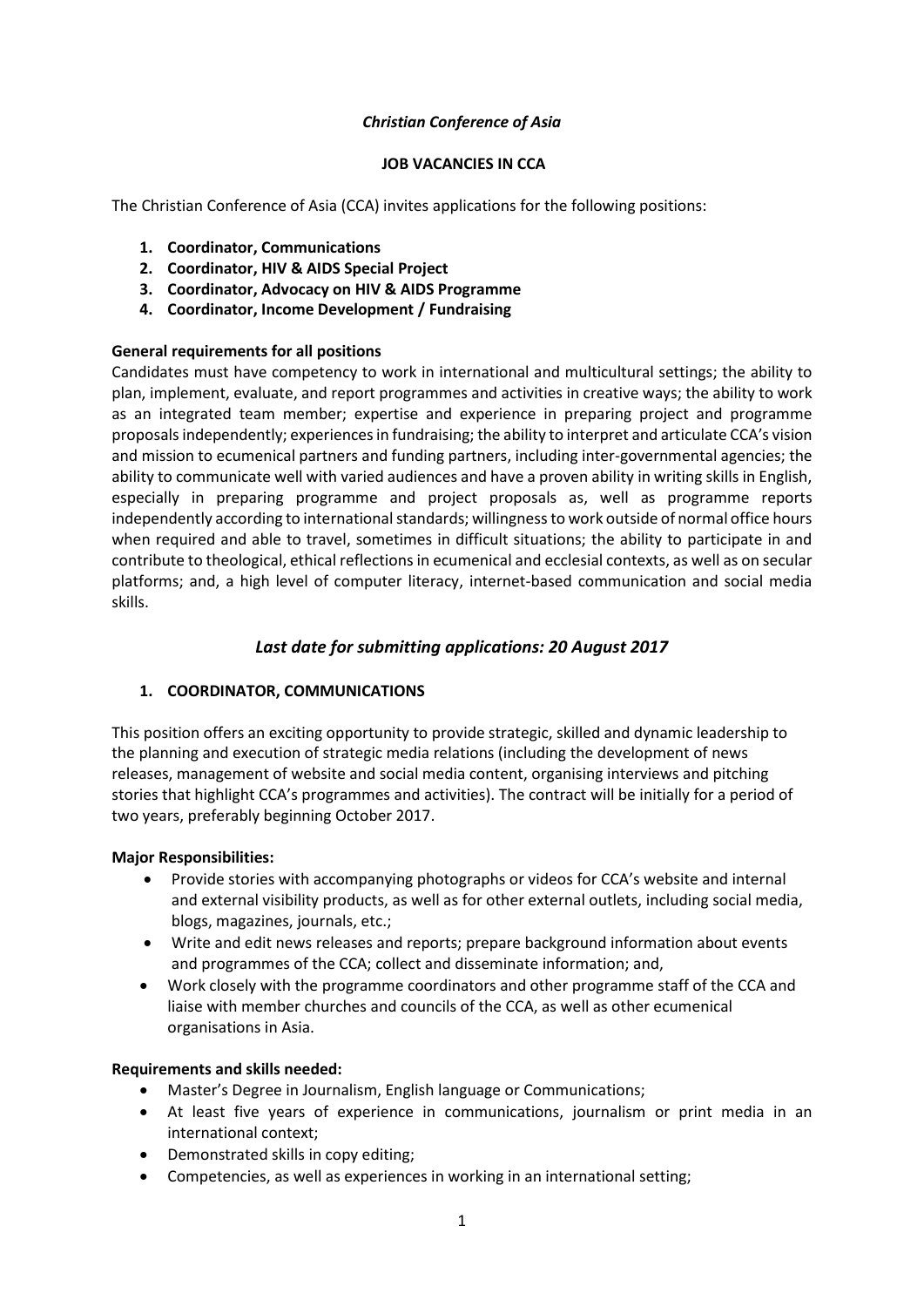- Possess excellent English language written and reporting skills;
- Demonstrated ability to write and edit stories, articles and experiences in copy editing;
- Excellent time management and organisational skills; and,
- Must be willing and able to travel within the region, whenever necessary.

# **2. COORDINATOR, HIV & AIDS SPECIAL PROJECT – 'ATCHAA'**

Action Together in Combating HIV & AIDS in Asia (ATCHAA), a special project of the CCA, requires a competent and experienced project coordinator for a time bound, three-year special project of HIV & AIDS focusing on Capacity Building, Advocacy and Networking, which will begin with effect from 1 October 2017. The contract will be for a period of three years, starting from 1 October 2017.

## **Major Responsibilities**

- Coordinate implementation of CCA's special project ATCHAA programmes and activities of the CCA in different countries in Asia in collaboration with CCA member churches, councils, faith based and civil society organisations across Asia;
- Oversee and implement programmes and activities as per the yearly work plans;
- Support the coordination of planned actions at national, sub-regional and regional levels;
- Ensure compliance and execution within the three-year programme framework of ATCHAA;
- Organise capacity building training programmes at the national and regional levels;
- Synthesis of lessons learnt and best practices in project management; and,
- Develop a mechanism of sharing sound practices and contributions to knowledge networks and communities of practice in Asian countries.

#### **Requirements and skills needed:**

- Master's degree in Medicine, Public Health or Medical Sciences;
- Technical medical experience in dealing with HIV & AIDS related projects and activities;
- Five years of experience in the implementation of HIV & AIDS project management, especially in capacity building, advocacy, and networking;
- Experience in planning, programming, monitoring, evaluating and reporting of programmes and projects;
- Experience in building and management of partnership;
- Excellent oral and written communication skills in English, especially in preparing regular reports and bi-annual narrative reports;
- Ability to lead strategic planning, results-based management of project activities and reporting;
- Ability to lead formulation, implementation, monitoring and evaluation of development program and projects, mobilize resources;
- Ability to build strong relationships with implementing partners, focus on impact and result for the implementing partners and respond positively to feedback; and,
- Possess excellent oral and written communication skills.

## **3. COORDINATOR, ADVOCACY ON HIV & AIDS PROGRAMME (ATCHAA)**

The Advocacy Coordinator of ATCHAA is expected to be engaged in advocacy, especially in initiating advocacy to mobile public awareness, and developing advocacy strategies to combat HIV & AIDS in Asia.

## **Major Responsibilities:**

To take the lead in systematically organising and implementing campaigns and lobbying;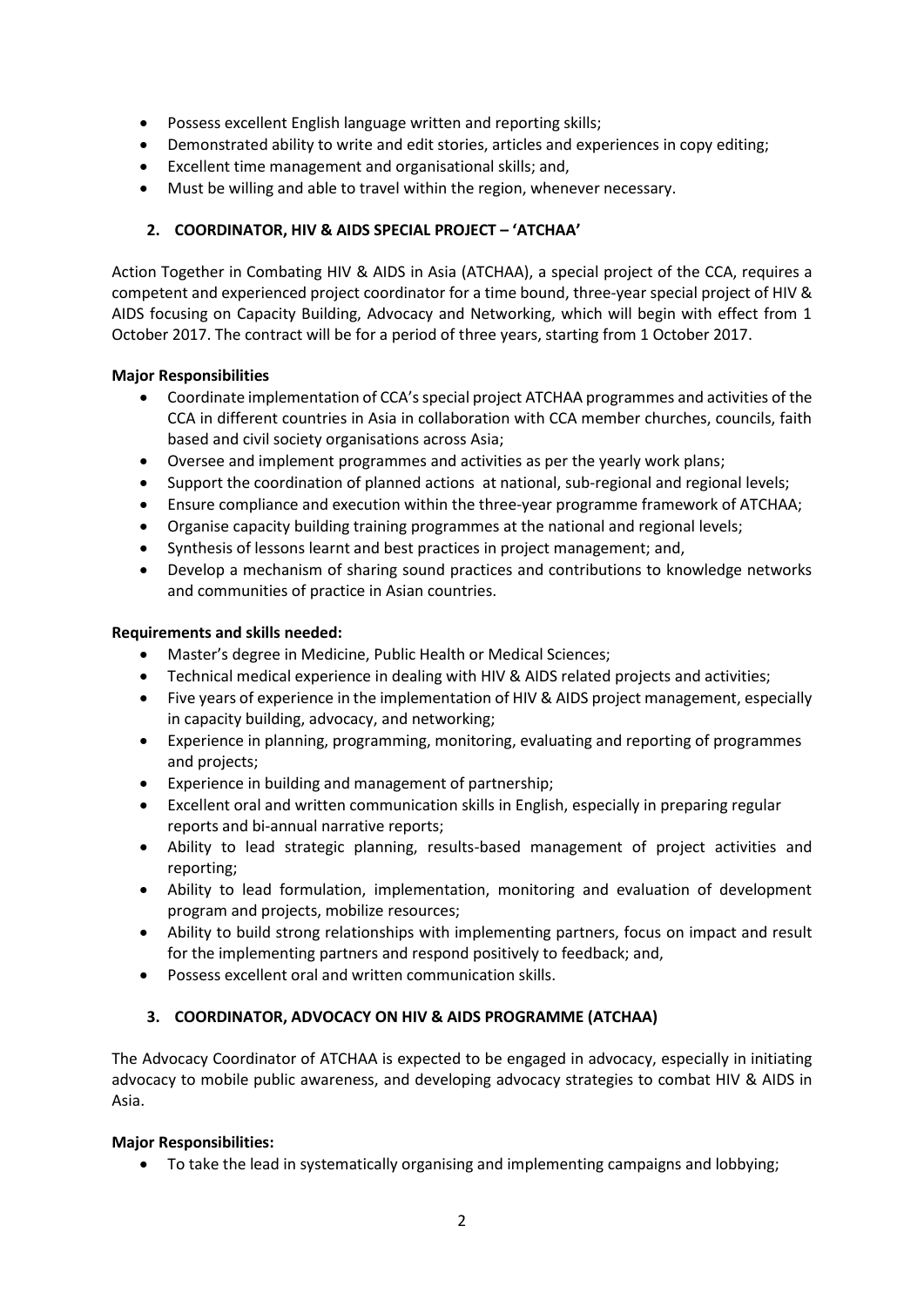- Works with various partners UN entities, Asian governments, NGOs, private sectors, and affected communities – to implement the campaign and incorporate the campaign to combat HIV & AIDS;
- Develop strategic partnerships with key partners and constituencies at national levels to elicit support for, and maximise impact of advocacy objectives;
- Serve as a spokesperson/principal communications and advocacy liaison to media organisations, governmental bodies, national groups, private sector organisations, educational organisations, and international organisations;
- Take the lead in organising media outreach; arrange all media contacts, press briefings; coordinate production of a diverse range of awareness building and information sharing materials (including audio/visual communications);
- Draft communications and advocacy materials, including newsletters, reports, promotional materials;
- Evaluate results and impact of communications activities;
- Builds information networks; plans and oversees maintenance of publicly accessible information materials; plans and develops outreach activities;
- Initiate a network of interfaith national and regional advocacy volunteers; and,
- Possess excellent knowledge of Results Management; preparation of Guide and Toolkits.

## **Requirements and skills needed:**

- Advanced university degree, Master's degree or equivalent in Communications, Social Work or Public Relations.
- A minimum of five years' experience in public information, public relations, especially within humanitarian organisations.
- Knowledge of different aspects of public information and communication;
- Ability to address issues in the context of HIV & AIDS Ability to conceptualise, design and implement major information campaigns;
- Ability to rapidly analyse and integrate diverse information from varied sources; produce a variety of written and visual communications products in a clear, concise style;
- Demonstrate professional competence and mastery of subject matter;
- Correctly interpret messages from others and responds appropriately; and,
- Possess excellent oral and written communication skills in English, including the ability to deliver oral presentations to various audiences.

# **4. COORDINATOR, INCOME DEVELOPMENT / FUND RAISING**

The CCA, an ecumenical regional organisation, is a not-for-profit organisation with a heritage that spans 60 years with involvement in a variety of programmes and activities. Around the world, contributions and grants for programme support from churches and ecumenical organisations are the main source of income for the CCA. In order to meet the growing needs and also in the context of shrinking income, the CCA looks for a dynamic fundraising officer and coordinator for income development and new strategic initiative of mobilising financial resources from non-church partners. The initial contract will be for a period of two years (starting date negotiable).

## **Major Responsibilities:**

- Develop an income development strategy to generate income from member churches, councils, ecumenical partners, and non-church partner organisations and agencies;
- Maintain regular contacts and relationships with the CCA member churches/councils and monitor their membership contributions;